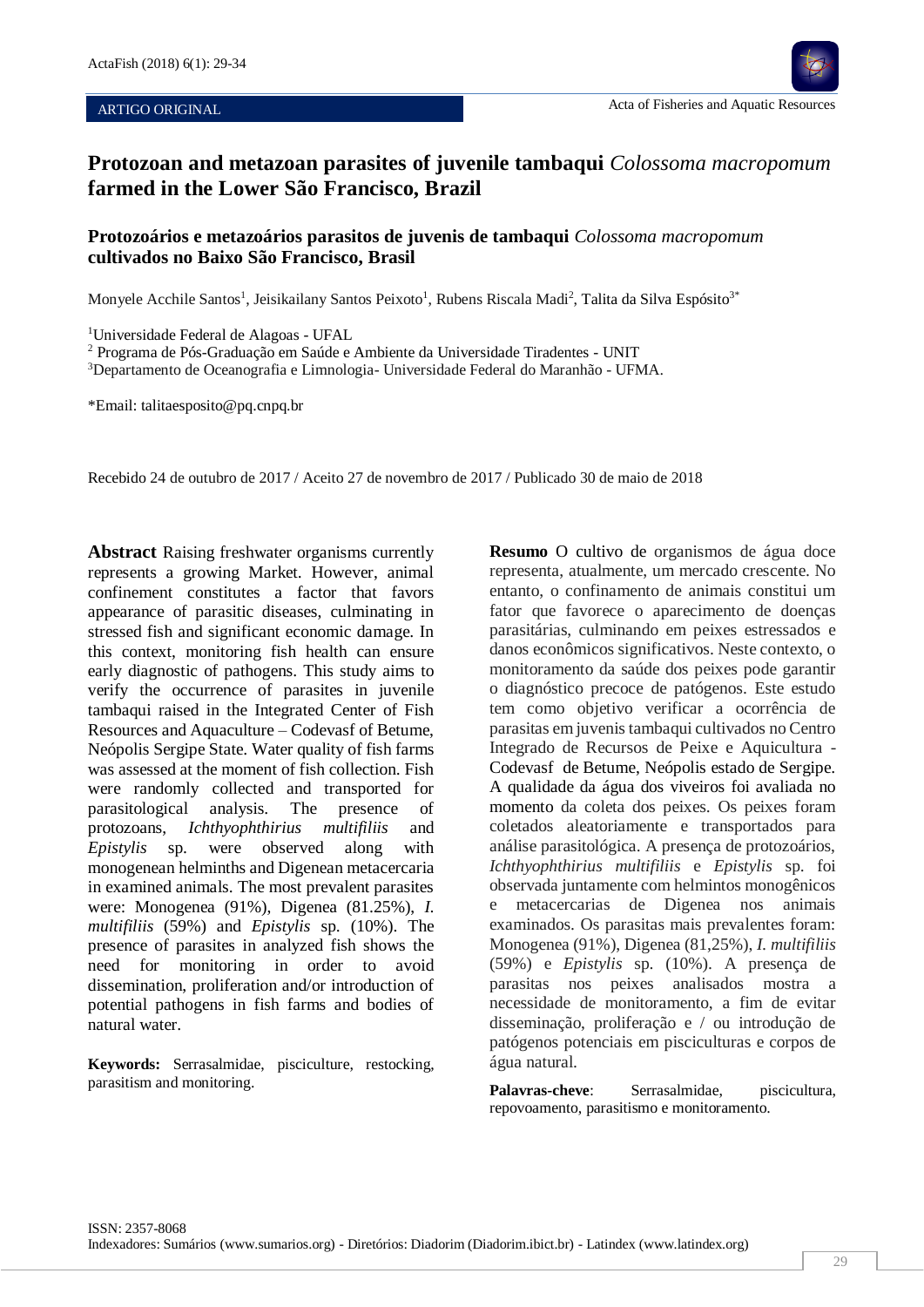#### **Introduction**

Pisciculture is one of the animal production sectors that has been growing the most, currently around 86.6% of total national production (MPA, 2013). In Brazil, the raising of native species has increased, tambaqui *Colossoma macropomum* (Cuvier, 1816) being the second most cultivated species, with 28.1% of total raised fish (IBGE, 2015). This tropical fish is the most cultivated in the Amazon and frequently used on fish farms throughout the country (Lopera-Barrero et al. 2011), it's an omnivorous species that can measure up to 90 cm long and weigh up to 30 Kg (Gomes et al., 2010).

Due to optimum levels of water quality, good soil, privileged geographical localization and articulated institutions to encourage aquatic organism production, the lower São Francisco stands out because of its great pisciculture potential, (Rosa and Motta, 2001; Pacheco and Lira, 2009). According to data from the State Nucleus of Local Production Arrangements (2011), tambaqui is the main species cultivated in Sergipe, corresponding to 44.1% of the states. Pisciculture growth has increased considerably, relevance in studies with parasites and pathogens of other aquatic organisms, especially of those hosts with potential for cultivation and commercialization. (Luque *et al*., 2004).

Generally, appearance of parasitic diseases is related to imbalance in the host/parasite/environment relation (Martins *et al*., 2002). Situations involving animal confinement constitute a factor that favors the diseases (Diniz and Honorato, 2012). Thus, fish are submitted to chronic stress resulting in, among other causes, from inherent manipulation of farms, high density, transportation, degradation of water quality and artificial reproduction (Oba *et al*., 2009). This process provokes physiological alterations in fish, decreasing their capacity to react to pathogenic microorganisms (Lima *et al*., 2006; Vaz *et al*., 2007).

Tambaqui is the second most cultivated fish species in Brazil after tilapia and one of the main species used in São Francisco restocking programs promoted by São Francisco Valley Development Company (Codevasf). In this way, the study has the objective of analyzing parasitic fauna of tambaqui destined to restocking by Codevasf in lower São Francisco river.

## **Material and methods**

#### STUDY LOCATION

In the months of September and December 2010 and August, October and November 2011, a total of 70 cultivated juvenile tambaqui (*Colossoma macropomum*) was collected at the Integrated Center of Fish and Aquaculture Resources of Betume, 4<sup>th</sup> Regional Superintendence of the São Francisco Valley Development Company/Codevasf (4<sup>th</sup> CIB/ SR Codevasf), located in the village of Betume, municipality of Neópolis-SE (10°19'29" S 36°34'46" W).

The farms are 2,000 m², with maximum and minimum depths of 1.20 m and 80 cm, respectively, were supplied through water capture in the São Francisco River by pumping. The property itself had a larviculture laboratory and the stocking density used on the dug farms was 25 juveniles/m².

# FISH COLLECTION AND FARM WATER ANALYSIS

Fish were randomly collected with a dragnet; then packaged live in plastic bags containing one-third water, with pure oxygen added before sealed. At the moment of sample collection, temperature, pH and concentration of dissolved oxygen were calibrated with the multiparameter Water Quality Meter (AK87, Akso, Rio Grande do Sul, Brasil). The average temperature was  $27.35 \pm 1.3$ °C, the dissolved oxygen was  $5.3 \pm 0.7$ mg L<sup>-1</sup>and pH was 7.0±1.7. Later, fish were transported to the laboratory at the Penedo teaching unit – UFAL (Federal University of Alagoas).

#### PARASITOLOGICAL ANALYSIS

In laboratory, fish were euthanized by rapid cerebral concussion (Leite, 1999) to avoid detachment of parasites (Callahan and Noga, 2002) (procedure approved by Committee on Ethical Use of Animals CEUA/UFAL PP009976/2011-50 on 04/08/2011), followed by biometry. The standard length of fish was 20.65±11.87cm and average weight, 79.56±59.83g.

Microscopic observation was performed on the body surface of fish following a necropsy formula. The observation was made with the naked eye and under a stereomicroscope examining body surface, fins, gills, nostrils and opercula for the presence of possible lesions and pathogenic agents. The microscopic analysis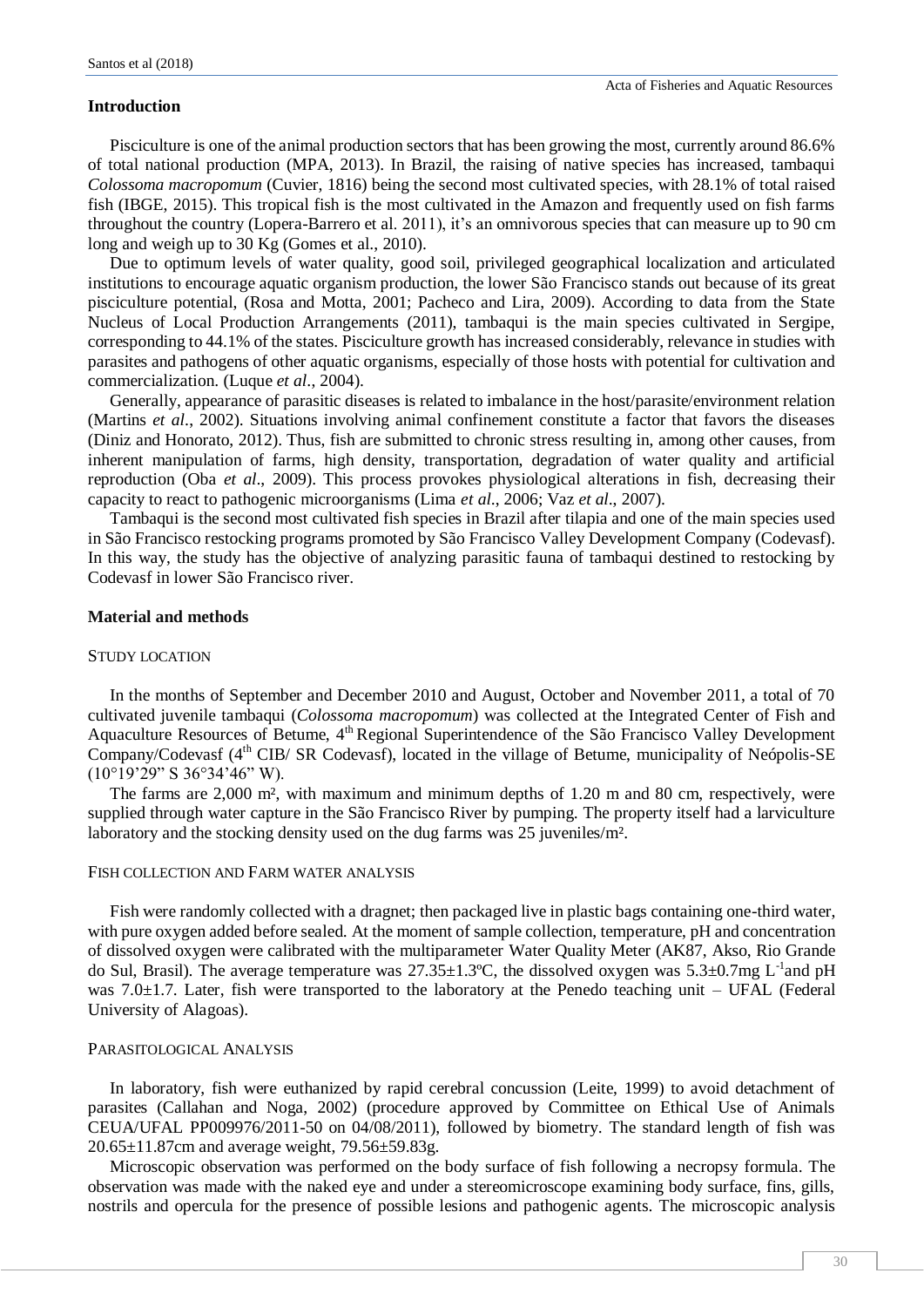followed recommendations by Eiras *et al*. (2006) for future analysis on rate of prevalence, average intensity and average abundance (Bush *et al*.,1997).

# **Results**

The most frequent parasites were protozoans, *Ichthyophthirius multifiliis* and *Epistylis* sp., Monogenean helminths and Digenea metacercaria. Parasitological indexes (Table 1) obtained throughout the collection period showed high prevalence of Monogenea (91%) and Digenea (81.25%), followed by *I. multifiliis* (59%) and even lower for *Epistylis* sp. (10%).

**Table** 1. Parasitic indexes of parasites *I. multifiliis*, *Epistylis* sp., Monogenea and Digenea in juveniles of tambaqui *C. macropomum*, cultivated at 4<sup>th</sup> CIB/ SR Codevasf, SE, Brazil. SII: infection/infestation site; P(%): Prevalence; IM±standard deviation: average intensity; AM±standard deviation: Average abundance; B: Gills; M: Body surface mucous and MU: Musculature.

| Parasites            | SП | $P(\% )$ | IΜ                | AM                |
|----------------------|----|----------|-------------------|-------------------|
| I. multifiliis       | в  | 59       | $17.50 \pm 12.10$ | $16.55 \pm 17.90$ |
|                      | М  | 53       | 48.15±45.00       | $14.45 \pm 12.20$ |
| <i>Epistylis</i> sp. | в  | 10       | $5.0 \pm 3.5$     | $1.0 \pm 1.10$    |
|                      | М  |          |                   |                   |
| Monogenea            | B  | 91       | $7.2 \pm 65$      | $72.4 \pm 18.70$  |
|                      | М  | 30       | $7.0 \pm 1.83$    | $6.0 \pm 1.05$    |
| Digenea              | в  | 81.25    | $61.9 \pm 79.65$  | $41.45 + 72.47$   |
|                      | MU | 25       | $4.0 \pm 1.00$    | $3.0 \pm 1.45$    |

#### **Discussion**

Ectoparasite *I. multifiliis*is common in cultivated fish and responsible for significant economic loss around the world (Pavanelli *et al*. 2008), meanwhile, there are few studies that relate the presence of this protozoan in fish cultivated in lower São Francisco. In this study, prevalence observed in gills and body surface mucous were greater than those described by Dias *et al*., (2015) (13.3%). However, those prevalences were less for tambaqui juveniles (96.7%) cultivated in the Matapi River - AP (Santos *et al*. 2013) and Paru Lake in the Amazon region (100%) (Morais *et al*. 2009). Similarly, Pinheiro and Santos (2015) report ich occurrence in hybrid gills of tambatinga (Hybrid of *C. macropomum* and *Piaractus brachypomus*) cultivated in tank-nets in Amapá. Proliferation of *I. multifiliis* can be favored by unfavorable conditions of water quality, low water temperatures, and high stocking density along with nutritional deficiencies (Piazza *et al*., 2006). Studies report that temperature is one of the main determining factors for success in parasites life-cycle (Ghiraldelli *et al*., 2007; Martins *et al*., 2015). This study points to sudden temperature oscillation and high population density as preponderant factors in ich proliferation, confirming Martins *et al*., (2015) and Melo *et al*., (2001).

In this study, the first record of *Epistylis* sp. was observed in gills of juvenile tambaqui. This parasite uses its hosts as a clamping and transportation substrate, which causes alterations in gas exchanges and worsens pre-existing lesions on the body surface and gills (Eiras *et al*., 2010). In Venezuela, Centeno *et al*. (2004) low prevalence (0.78%) was observed in the hybrid of *C. macropomum* x *Piaractus brachypomus*. Low parasitism by *Epistylis* sp.can be understood as a normal occurrence (Pavanelli *et al*., 2008), as registered in this study. Meanwhile, elevated levels of organic material constitute favorable conditions for dissemination of the sickness (Pritchett and Sanders; 2007; Pádua *et al*., 2013).

Studies report that, in commercial raising of tambaqui, there is large presence of Monogenoids which cause damage (Tavares-Dias *et al*., 2010; Eiras *et al*., 2011; Godoi *et al*., 2012; Murrieta-Morey and Malta, 2016). In this study, monogenoids helminths were the most pathogenic when compared to other parasites. Monogenoids were reported in juvenile tambaqui cultivated in Peru with 100% prevalence (Vagas *et al*., 2015). Differently, low prevalence for the same host were observed by Soberon (2014) (27,8%) and Murrieta-Morey and Malta (2016) (3.13%). Similar results were found in the gills of tambaqui kept in tank-nets in the Matapi River, state of Amapá (Santos *et al*., 2013). High prevalence of these ectoparasites can be associated to elevated stocking densities (Oba *et al*., 2009; Melo *et al*., 2001), a verified result in this study. Its reproduction can be favored by elevated temperature, as well as low oxygen levels in farm waters (Banu and Khan 2004; Modu *et al*. 2012). Another factor to be considered is the monoxene life-cycle which, in turn, eases transmission of parasite to cultivated fish (Eiras *et al*., 2010).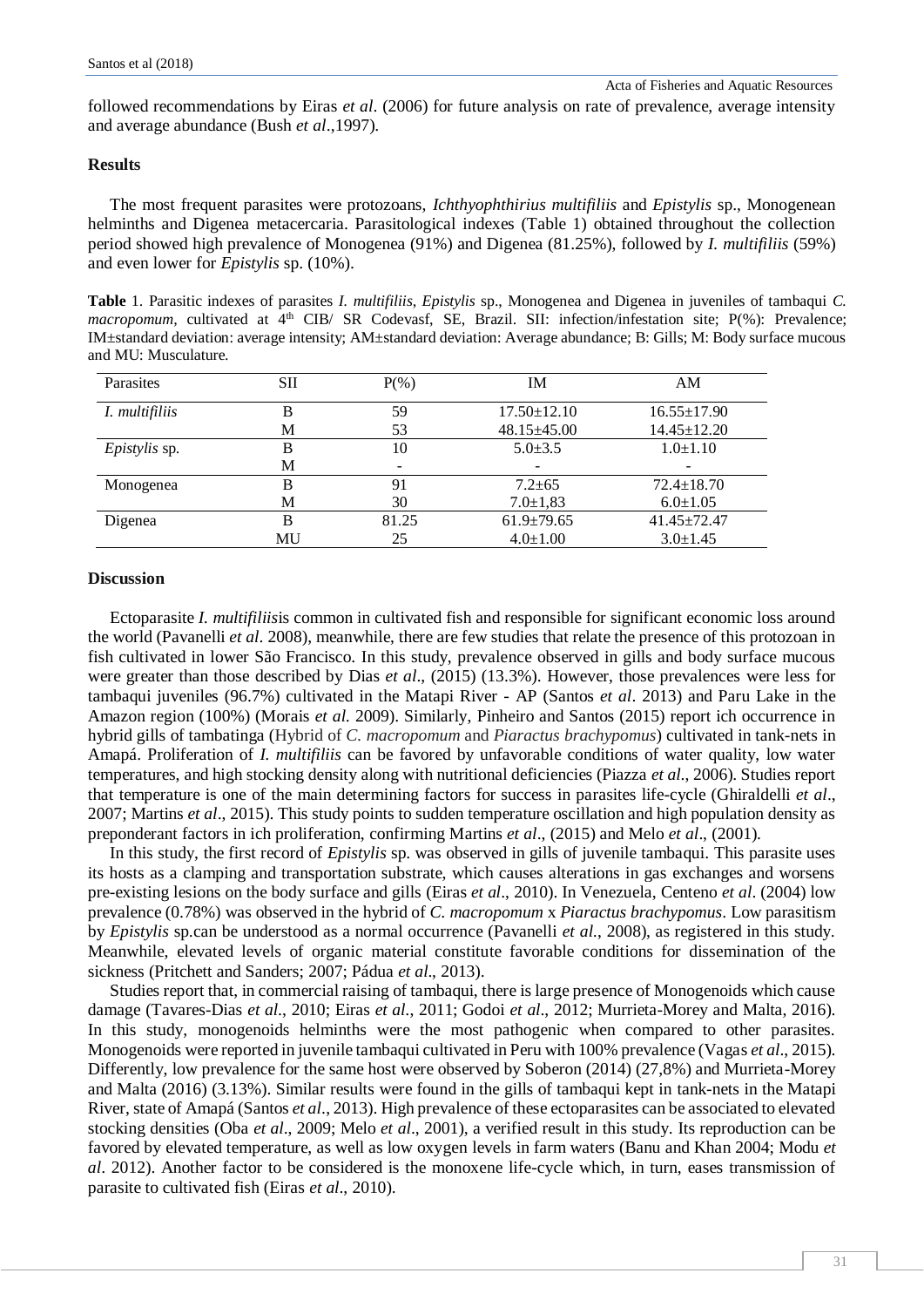Metacercarias, as digenean larvae are called, are more pathogenic than the adult forms. Metacercaria prevalence is superior when compared to reports from Murrieta-Morey and Malta (2016) (3.13%) in tambaqui nostrils collected in Varzea Lakes from Central Amazon. Dealing with fish for consumption, digenea in metacercaria for mis worrying because along with cyst appearance that harms (Shoaibi *et al*., 2010), they can migrate through host tissue causing lesions and tissue alterations (Takemoto *et al.,* 2004). Moraes and Martins (2004) point to a potential zoonotic case since ingestion of fish by man, containing metacercaria with cysts can complete the life-cycle of this parasite. Parasitism by endoparasites observed in juvenile tambaqui cultivated in lower São Francisco can be related to their life-cycle. In addition, growth and weight gain can be negatively affected (Costa *et al*., 2015).

It's important to mention that, generally, youngest fish are less resistant, show clinical diseases and are more affected by pathogens, whereas adult fish are less affected due to their lower sensibility and greater immunocompetence (Figueiredo, 2010). Tavares-Dias *et al*. (2001) point to bad water conditions and inadequate handling in cultivation systems such as stress inductors, which act as elements which transmit sicknesses. This confirms the need for monitoring piscicultures to perform the diagnostic, prophylaxis and parasite control before introduction of fish to pisciculture stocks (Schalch and Moraes, 2005; Tavares-Dias *et al*., 2006).

# **Conclusion**

Parasite presence in juvenile tambaqui cultivated for restocking the lower São Francisco river is registered for the first time in this study. The following pathogenic agents were observed: *Ichthyophthirius multifiliis*, *Epistylis* sp., Monogenea and Digenea metacercaria.

# **Acknowledgements**

Authors thank the National Council of Scientific Research and Technology for granting scholarship for primary scientific studies. A MSc. Ana Helena Gomes da Silva and the Development Company of São Francisco, SE, Brazil, for research support. Also to Dr. Maurício Laterça Martins from the Federal University of Santa Catarina, SC, Brazil for critical revision of the manuscript before submission.

# **Bibliography**

- Banu, A.N.H. & Khan, M.H. (2004). Water quality, stocking and parasites of freshwater fish in four selected areas of Bangladesh*. Pakistan Journal of Biological Sciences*, *7*: 436-440.
- Bush, A.O., Lafferty, K.D., Lotz, J.M. & Shostak, A.W. (1997). Parasitology meets ecology on its own terms: Margolis *et al*. revisited. *Journal Parasitology*, *83*: 575-583.
- Callahan, H.A. & Noga, E.J. (2002). Tricaine dramatically reduces the ability to diagnose protozoan ectoparasite (*Ichthyobodo necator*) infections. *Journal of Fish Disease*, *25*: 433-437.
- Centeno, L., Silva-Acuña, A., Silva-Acuña, R. & Pérez, J.L. (2004). Fauna ectoparasitaria associada a *Colossoma macropomum* y al híbrido de *C. macropomum* x *Piaractus brachypomus*, cultivados em el estado Desta Amacuro, Venezuela. *Bioagro*, *16*: 121-126.
- Costa, D.P.C., Monteiro, C.M. & Brasil-Sato, M.C. (2015). Digenea of *Hoplias intermedius* and *Hoplias malabaricus* (Actinopterygii, Erythrinidae) from upper São Francisco River, *Brazilian Journal of Veterinay Parasitology*, *24*: 129-135.
- Dias, M.K.R., Neves, L.R.; Marinho, R.G.B., Pinheiro, D.A. & Tavares-Dias, M. (2015). Parasitismo em tambatinga (*Colossoma macropomum* x *Piaractus brachypomus*, Characidae) cultivados na Amazônia, Brasil. *Acta Amazônica*, *45*: 231-238.
- Diniz, N.M. & Honorato, C.A. (2012). Algumas alternativas para diminuir os efeitos do estresse em peixes de cultivo – revisão. *Arquivo de Ciências Veterinárias e Zoologia*, *15*: 149-154.
- Eiras, J.C., Takemoto, R.M. & Pavanelli, G.C. (2006). *Métodos de estudo e técnicas laboratoriais em parasitologia de peixes*. 2. ed. Maringá, Eduem. 199 p.
- Eiras, J.C., Takemoto, R.M. & Pavanelli, G.C. (2010). *Diversidade dos parasitas de peixes de água doce do Brasil*. Maringá: Clichetec.
- Eiras, J.C., Takemoto, R.M., Pavanelli, G.C. & Adriano, E.A. (2011). About the biodiversity of parasites of freshwater fish from Brazil. *Bulletin European Association Fish Pathologists*, *31*: 161–168.
- Figueiredo, H.C.P. 2010. Manejo sanitário na larvicultura: como evitar e prevenir a disseminação de doenças. *Panorama da Aquicultura*, *20*: 24-29.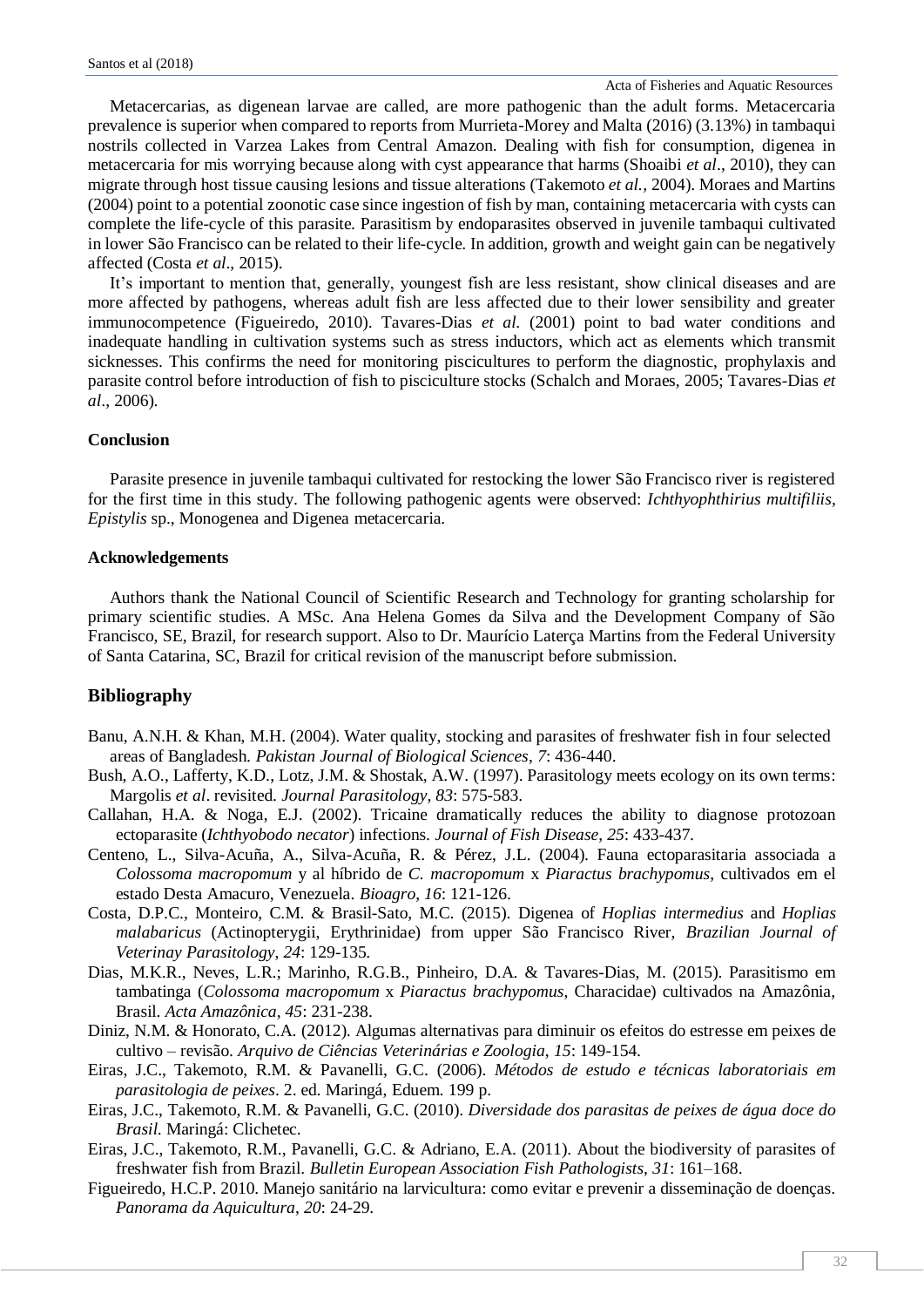Acta of Fisheries and Aquatic Resources

- Ghiraldelli, L., Adamante, W.B., Martins, M.L., Mouriño, J.L.P, Streit, A.A.R., Berestinas, A.C.; Loureiro, C.; Francisco, C.J. (2007). Infecção com trofozoítos de *I. multifiliis* (Ciliophora) em *Poecilia vivipara*  (Poeciliidae) como hospedeiro experimental. *Ciência Animal Brasileira, 8*: 105-107.
- Godoi, M.M.I.M., Engracia, V., Lizama, M.L.A.P. & Takemoto, R.M. (2012). Parasite-host relationship between the tambaqui (*Colossoma macropomum* Cuvier 1818) and ectoparasites, collected from fish farms in the City of Rolim de Moura, State of Rondônia, Western Amazon, Brazil. *Acta Amazonica*, *42*: 515 – 524.
- Gomes, L.C.; Simões, L.N. & Araújo-Lima, C.A.R.M. (2010). Tambaqui (*Colossoma macropomum*). In: Baldisserotto, B.; Gomes, L.C. (Org.). *Espécies nativas para piscicultura no Brasil*. Santa Maria, 175- 204.
- Instituto Brasileiro de Geografia e Estatística- IBGE. (2013). *Produção da Pecuária Municipal.* Rio de Janeiro, v. 43, p.1-49, 2015.
- Leite, C.A.L. (1999). Noções aplicadas sobre manejo higiênico-sanitário em piscicultura comercial. *Boletim de Extensão*, *62*: 01-63.
- Lima, L.C.; Ribeiro, L.P.; Leite, R.C. & Melo, D.C. (2006). Estresse em peixes. *Revista Brasileira Reprodução Animal*, *30*: 113-117.
- Lopera-Barrero, N.M.; Ribeiro, R.P.; Povh, J.A., Vargas, L.D.M., Poveda-Parra, A.R. & Digmayer, M. (2011). As principais espécies produzidas no Brasil. In: Lopera-Barrero, N.M.; Ribeiro, R.P.; Povh, J.A.; Vargas, L.D.M.; Poveda-Parra, A.R.; Digmayer, M. *Produção de organismos aquáticos: uma visão geral no Brasil e no mundo*. Agrolivros, Guaíba, 143-215.
- Luque, J.L. (2004). Biologia, epidemiologia e controle de parasitos de peixes. *Revista Brasileira de Parasitologia Veterinária*, *13*: 161-164.
- Modu, B.M., Siful, M.; Kasin, M.K., Hassan M. & Shahorom-Harrison, F.M. (2012). Effects of water quality and monogenean parasite in gills of freshwater cat fish, *Hemibagrus nemurus* Valenciennes 1840. *Current Research Journal of Biological Sciences*, *4*: 242-246.
- Martins, M.L., Onaka, E.M., Moraes, F.R., Bozzo, F.R., Paiva, A.M.F.C. & Gonçalves, A. (2002). Recent studies on parasitic of freshwater fish in the State of São Paulo, Brazil. *Acta Scientiarum*, *24*: 981-985.
- Martins, M. L., Cardoso, L., Marchiori, N., Pádua, S. B. (2015). Protozoan infections in farmed fish from Brazil: diagnosis and pathogenesis. *Brazilian Journal Veterinay Parasitology*, *24*: 1-20.
- Melo, L.A.S., Izel, A.C.U. & Rodrigues, F M. (2001). Criação de tambaqui (*Colossoma macropomum*) em viveiros de argila/barragens no Estado do Amazonas. Manaus: Embrapa Amazônia Ocidental, Documentos 18, pp. 13 e 22.
- Ministério da Pesca e Aquicultura MPA. (2013). *Boletim estatístico da pesca e aquicultura.* 2011. Brasília, DF..
- Moraes, F.R. & Martins, M.L. (2004). Favorable Conditions and Principal Teleostean Diseases in Intensive Fish Farming. In: Cyrino, J.E.P.; Urbinati, E.C.; Fracalossi, D.M.; Castagnolli, N. (Eds.). *Special Topics in Tropical Intensive Freshwater Fish Farming.* Tec Art Publ, 343-383.
- Morais, A.M., Varella, A.M.B, Correa, M.A.V.& Malta, J.C.O. (2009). A fauna de parasitos em juvenis de tambaqui *Colossoma macropomum* (Cuvier, 1818) (Characidae: Serrasalminae) criados em tanques-rede em lago de várzea da Amazônia central. *Biologia Geral Experimental*, 9: 14-23.
- Murrieta-Morey, G.A.M. & Malta, J.C.O. (2016). Metazoários parasitas das narinas do tambaqui *Colossoma macropomum* (Cuvier, 1818) (Characiformes: Characidae) coletadas em Lagos de Várzea da Amazônia Central, Brasil. *Folia Amazônica*, 25: 71-76.
- Núcleo Estadual de Arranjos Produtivos Locais APL. (2011). *Plano de Desenvolvimento do Arranjo Produtivo local de Piscicultura do Baixo São Francisco Sergipano*. Aracaju, novembro, 10-11.
- Oba, E.T., Mariano, W.S. & Santos, L.R.B. (2009). Estresse em peixes cultivados: agravantes e atenuantes para o manejo rentável. In: TAVARES-DIAS, M. (Org.). *Manejo e sanidade de peixes em cultivo*. Macapá. Embrapa Amapá, 228- 341.
- Pacheco, M.I.N & Lira, F.J. (2009). A piscicultura no baixo São Francisco: Possibilidades e limites. *Economia política do desenvolvimento*, *1*: 67-95.
- Pádua, S.B., Ishikawa, M.M., Ventura, A.S., Jerônimo, G.T, Martins, M.L. & Tavares, L.E.R. (2013). Brazilian catfish parasitized by *Epistylis* sp. (Ciliophora, Epistylididae), with description of parasite intensity score. *Parasitology Research*, *112*: 443-446.
- Pavanelli, G.C., Eiras, J.C. & Takemoto, R.M. (2008). *Doenças de Peixes: Profilaxia, Diagnóstico e Tratamento*. 3. Ed. São Paulo: Universidade Estadual de Maringá, 19 p.
- Piazza, R.S., Martins, M.L., Guiraldelli, L. & Yamashita, M.M. (2006). Parasitic diseases of freshwater ornamental fishes. *Boletim do Instituto de Pesca*, *32*: 51-57.